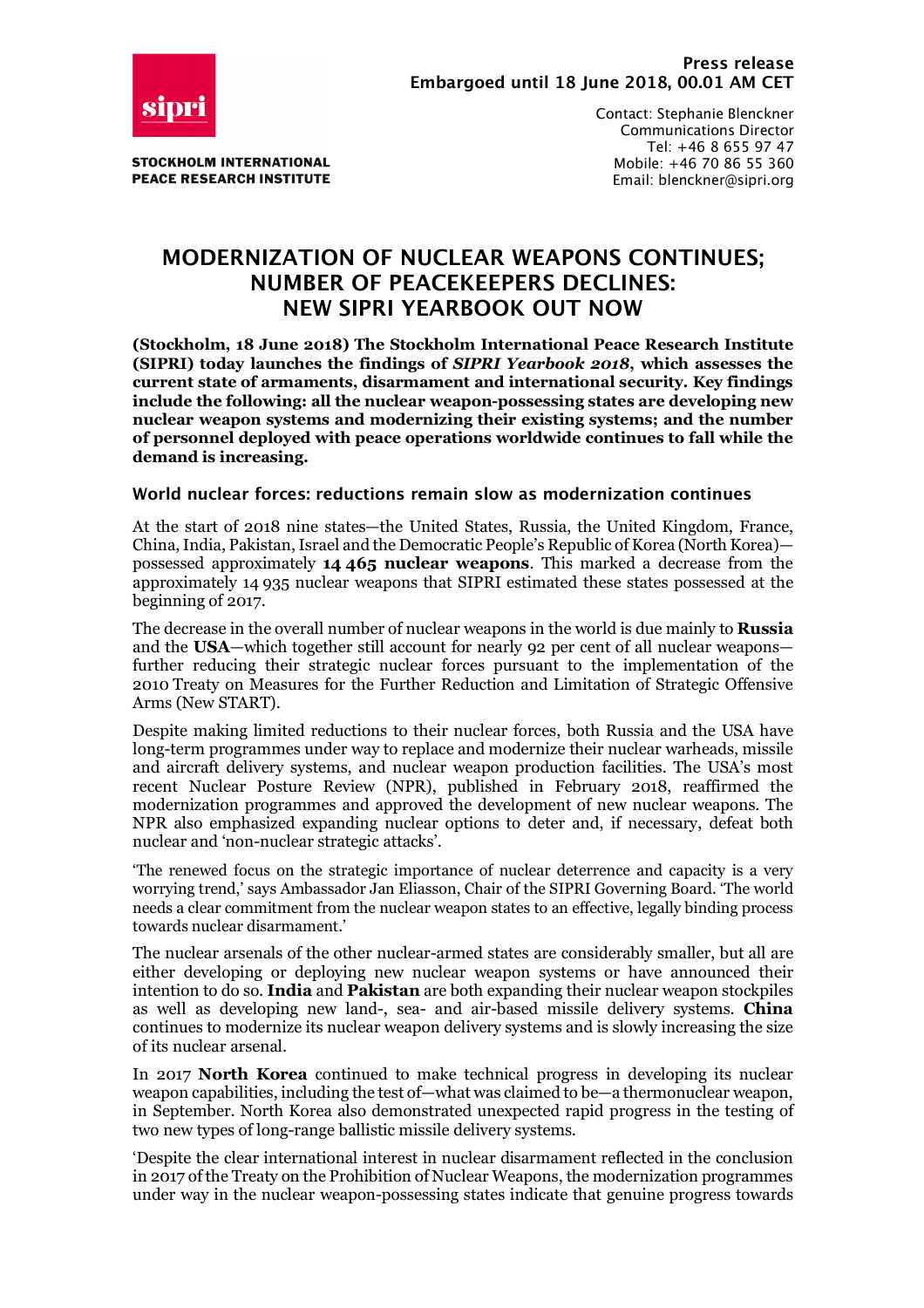

#### **STOCKHOLM INTERNATIONAL PEACE RESEARCH INSTITUTE**

Contact: Stephanie Blenckner Communications Director Tel: +46 8 655 97 47 Mobile: +46 70 86 55 360 Email: blenckner@sipri.org

nuclear disarmament will remain a distant goal,' says Shannon Kile, Senior Researcher with the SIPRI Disarmament, Arms Control and Non-proliferation Programme.

#### **World nuclear forces, January 2018**

| Country                                                                                                                                                                      | <b>Deployed</b> | Other          | <b>Total 2018</b> | <b>Total 2017</b> |
|------------------------------------------------------------------------------------------------------------------------------------------------------------------------------|-----------------|----------------|-------------------|-------------------|
|                                                                                                                                                                              | warheads*       | warheads**     |                   |                   |
| <b>USA</b>                                                                                                                                                                   | 1 750           | 4 700          | 6 4 5 0           | 6 800             |
| Russia                                                                                                                                                                       | 1600            | 5 2 5 0        | 6850              | 7 000             |
| <b>UK</b>                                                                                                                                                                    | 120             | 95             | 215               | 215               |
| France                                                                                                                                                                       | 280             | 20             | 300               | 300               |
| China                                                                                                                                                                        |                 | 280            | 280               | 270               |
| India                                                                                                                                                                        |                 | 130-140        | 130-140           | 120-130           |
| Pakistan                                                                                                                                                                     |                 | 140-150        | 140-150           | 130-140           |
| Israel                                                                                                                                                                       |                 | 80             | 80                | 80                |
| North Korea                                                                                                                                                                  | $\mathbf{r}$    | $\blacksquare$ | $(10-20)$         | $(10-20)$         |
| <b>Total</b>                                                                                                                                                                 | 3 7 5 0         | 10 715         | 14 465            | 14 935            |
| Source: SIPRI Yearbook 2018<br>* 'Deployed warheads' refers to warheads placed on missiles or located on bases with operational forces. ** 'Other warheads' refers to stored |                 |                |                   |                   |

or reserve warheads and retired warheads awaiting dismantlement.<br>Total figures include the highest estimate when a range is given. Figures for North Korea are uncertain and are not included in total figures. All estimates are approximate.

## **Number of peacekeepers falls globally, despite increasing demand**

There were 63 multilateral peace operations active during 2017 (one more than in 2016): 25 operations were deployed in Africa, 18 in Europe, 9 in the Middle East, 6 in Asia and Oceania, and 5 in the Americas.

The total number of personnel deployed in multilateral peace operations decreased by 4.5 per cent during 2017, from 152 822 to 145 911. Nearly three-quarters of all personnel were based in Africa. The decrease in the number of personnel is explained by the fall, by 7.6 per cent, in deployments by the United Nations, whereas the number of personnel in non-UN operations increased by 2.3 per cent to 47 557.

Although the UN clearly remains the principal actor in peace operations, African actors are claiming an increasing role in African peace and security matters. This is reflected in the establishment in February 2017 of the Group of Five for the Sahel (G5 Sahel) Joint Force (Force Conjointe des Etats du G5 Sahel, FC-G5S).

UN peacekeeping reform remained high on the international agenda in 2017. However, these discussions were overshadowed by two other significant developments during the year: the greater insecurity of personnel deployed in UN peace operations; and the efforts particularly by the US administration—to drastically reduce the UN peacekeeping budget.

In 2017, UN missions witnessed a dramatic escalation in fatalities linked to hostile acts—in both absolute terms (from 34 in 2016 to 61 in 2017) and as a ratio of the number of uniformed personnel deployed (from 0.31 to 0.61 per 1000 uniformed personnel). Whereas in preceding years most fatalities occurred in the UN mission in Mali, in 2017 the UN operations in the Central African Republic and the Democratic Republic of the Congo also faced substantial losses.

'An independent review into the security of peacekeepers released in 2017 (2017 Cruz Report), suggested that UN peacekeeping operations should adopt a more robust and less risk-averse force posture,' says Timo Smit, Researcher with the SIPRI Peace Operations and Conflict Management Programme. 'However, this raises the question, which was not addressed by the Cruz Report, as to how the UN should generate sufficient forces that are both willing and capable of adopting such a posture.'